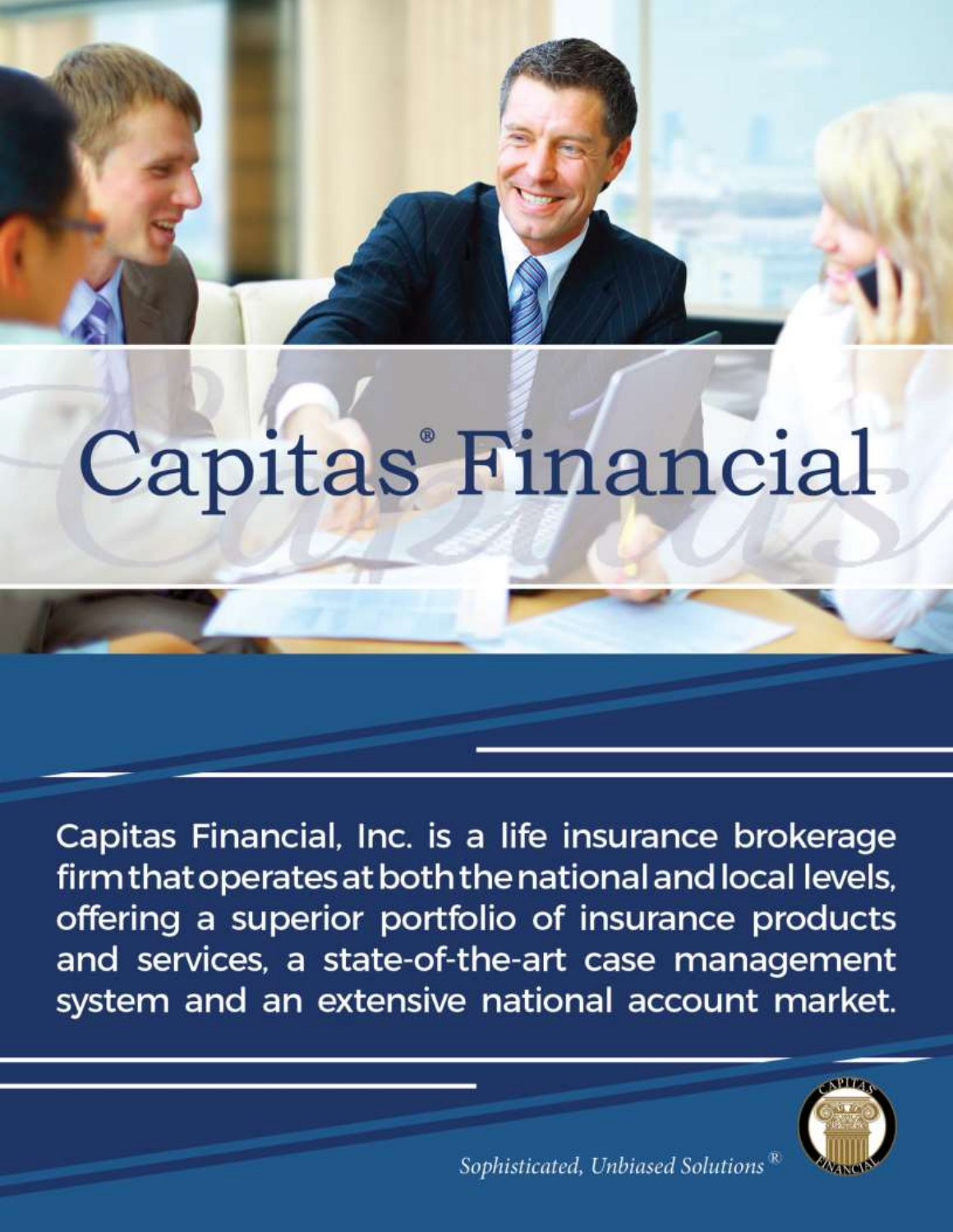# **Capitas Financial, Inc.**

A national network of experts working locally to provide sophisticated, umbiased *life insurance solutions.*

## **About Capitas Financial**

Capitas Financial, Inc. is a life insurance brokerage firm that partners with financial institutions and independent agents across the United States to provide sophisticated and unbiased insurance and wealth management solutions. Formed in 2001, Capitas Financial was founded on the strength and reputation of its founding members and was created to establish strong and strategic alliances with leading insurance carriers and financial institutions.

Capitas Financial's point-of-sale professionals work closely with advisors and agents to support the utilization and implementation of insurance for personal, business, estate and charitable planning solutions. Capitas' sales professionals have a thorough knowledge of insurance and advanced planning techniques to assist advisors and their clients through a collaborative and consultative approach. Capitas offers an unparalleled selection of life, disability, and long-term care insurance products; as well as sophisticated technology and cutting-edge marketing capabilities; all supported by local and dedicated sales management teams.



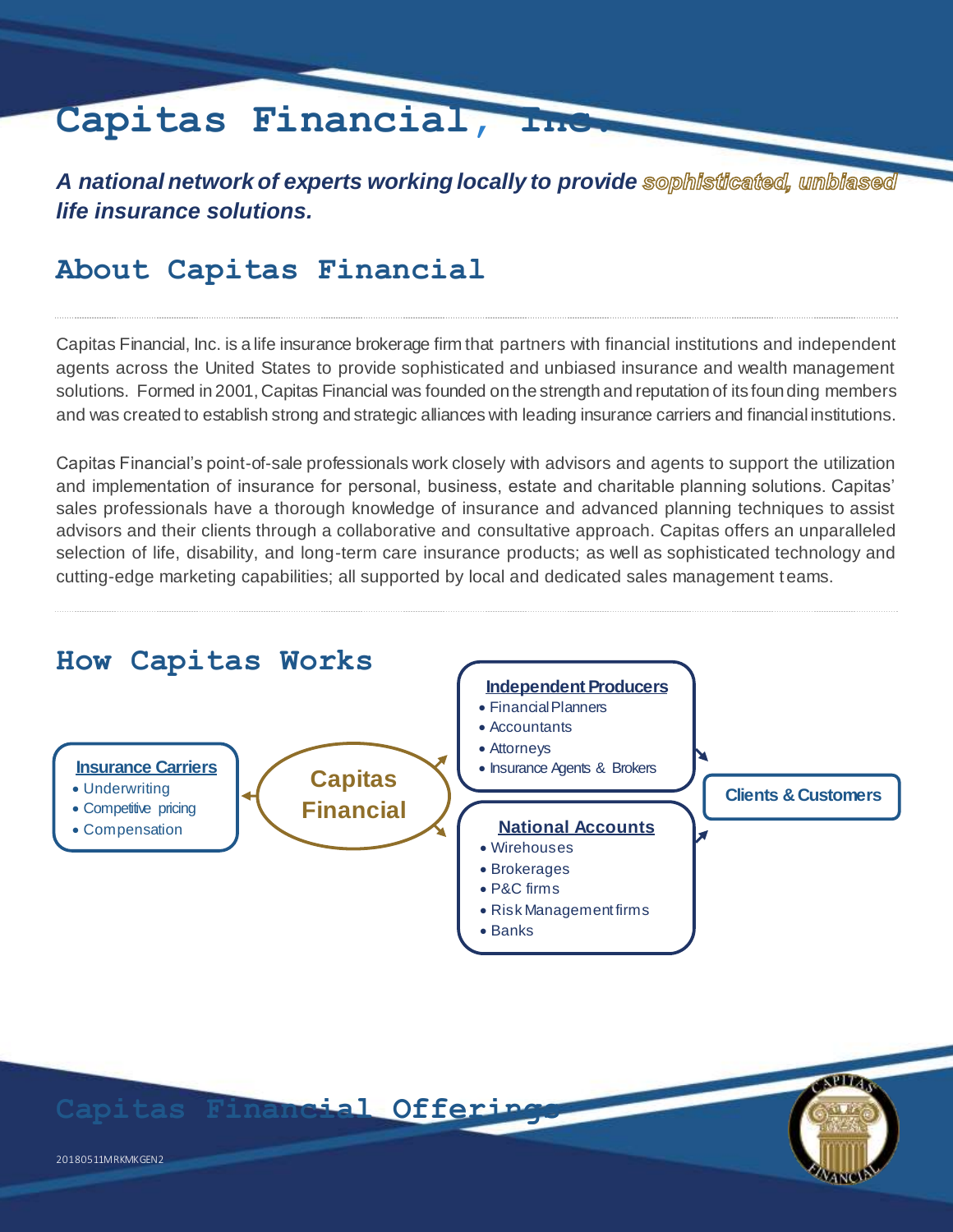### Capitas Products Capitas Services

- Whole Life
- Universal Life
- Variable Universal Life
- Indexed Universal Life
- Term Life
- Survivorship Universal Life
- **Survivorship Variable Universal Life**
- Survivorship Indexed Universal Life
- Life Insurance with Long Term Care Rider
- Life Insurance with Chronic Illness Rider
- Long Term Care
- Disability Insurance
- **Annuities**
- Life Settlements
- "Niche" Products
- Point-of-Sale
- Long Term Care Desk *(see page 4)*
- Disability Insurance Desk *(see page 5)*
- Advanced Planning
- Case Design
- Case Management
- Local Support Team
- Quotes & Illustrations
- Policy Reviews
- Case Audits
- Spreadsheet Analysis
- Underwriting Expertise
- Access to Industry Leaders & Experts
- Sports & Entertainment Industry
- Ultra-High Net Worth